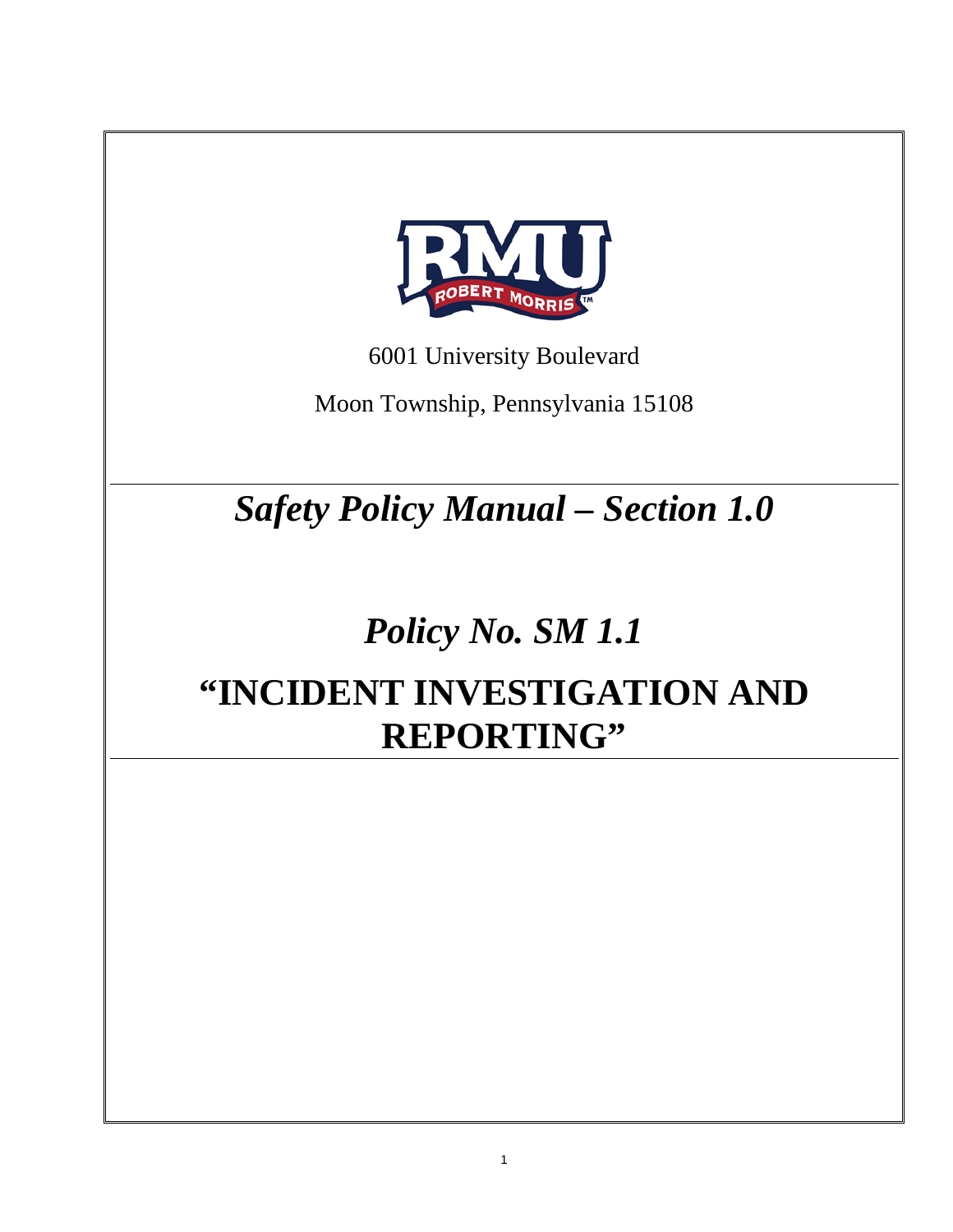| RMU                | POLICIES AND PROCEDURES                      |
|--------------------|----------------------------------------------|
| Department: Safety | Incident Investigation & Reporting<br>Title: |

### Section: Safety Management – Section 1. 0 Number: SM 1.1

## **I. Purpose:**

This policy has been established to direct RMU departments and employees through the process of reporting, investigating and documenting injuries, illnesses and/or damage, failures & similar incidents related to property/equipment within the campus community. Additionally, it provides a process for gathering information and statistical data, which can be used to measure the success of accident prevention programs and subsequently help identify opportunities for improvement.

### **II. General:**

- A. This policy provides an effective means for recording work related incidents and monitoring the effectiveness of prevention measures.
- B. Recording or reporting a work-related injury, illness or fatality does not mean the employer or employee was at fault or that an employee is eligible for workers' compensation benefits.
- C. This policy also provides general reporting information/criteria related to other incidents including, students, visitors, property and incidents at the Island Sports Center.

## **III. Definitions:**

- **A.** Accident / Incident = Any undesired or unplanned event which results in physical injury or damage of property, or the possibility of such injury or damage. Accidents do not necessarily result in injuries.
- **B.** Near Miss = An event which did **not** result in injury or damage but had the potential to do so.
- **C.** Work Related = An injury, illness or similar incident is considered to be work related if it results from an event or exposure in the work environment.

#### **IV. Procedures:**

#### **A. Incident Reporting:**

Within this section, RMU has identified four (4) broad accident/incident categories including, employee injuries/illness, student related injuries/illness, visitor incidents, and equipment/property related failures or damage. **All incidents must be reported immediately (no later than within 24 hours or one business day) to your supervisor/manager and the appropriate university administrator as detailed below:**

- a. **Employee Injuries/Illness**: After handling all medical emergencies and necessary care, any "work related" injury or illness must be reported **immediately** to the person(s) and/or department(s) listed below. An employee injury/illness applies to all faculty, staff and students employed by the university.
	- i. Reporting Process:
		- 1. *Moon Campus* In the event that the injury/illness is emergent in nature and requires immediate medical attention, **contact RMU Public Safety at 412-397- 2424.**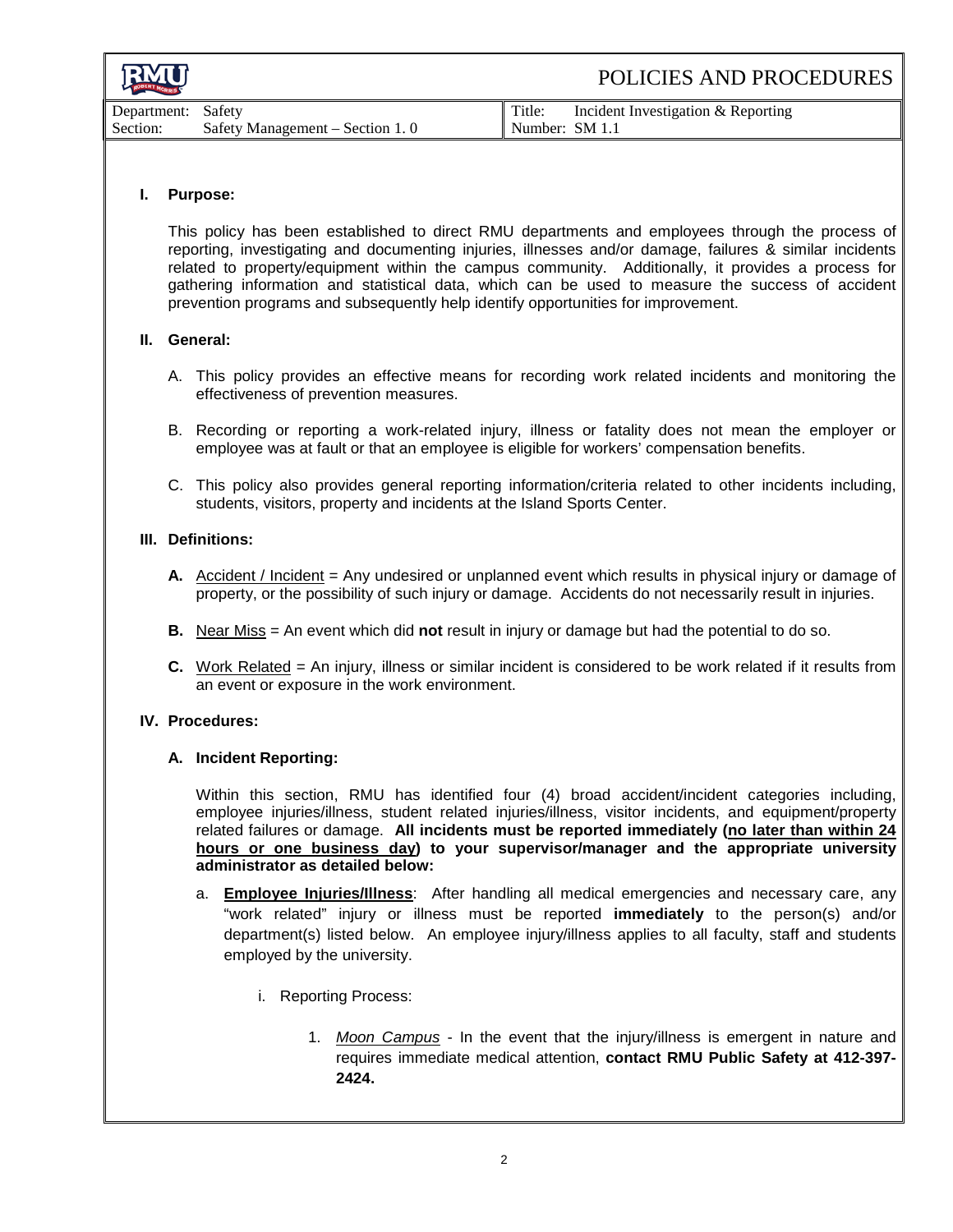|                         |                                                                                                                                                                                                                                                                                                                                                                                           |                                                       | POLICIES AND PROCEDURES                                                                                                                                                                                                                                                                                                    |  |
|-------------------------|-------------------------------------------------------------------------------------------------------------------------------------------------------------------------------------------------------------------------------------------------------------------------------------------------------------------------------------------------------------------------------------------|-------------------------------------------------------|----------------------------------------------------------------------------------------------------------------------------------------------------------------------------------------------------------------------------------------------------------------------------------------------------------------------------|--|
| Department:<br>Section: | Safety<br>Safety Management - Section 1.0                                                                                                                                                                                                                                                                                                                                                 |                                                       | Title:<br>Incident Investigation & Reporting<br>Number: SM 1.1                                                                                                                                                                                                                                                             |  |
|                         |                                                                                                                                                                                                                                                                                                                                                                                           |                                                       |                                                                                                                                                                                                                                                                                                                            |  |
|                         | 2.                                                                                                                                                                                                                                                                                                                                                                                        |                                                       | Island Sports Center and other locations outside the Moon Campus - In the event<br>that the injury/illness is emergent in nature and requires immediate medical<br>attention, contact the local Emergency Services at 911. Subsequently, RMU's<br>Public Safety Department must be contacted at (412) 397-2424.            |  |
|                         |                                                                                                                                                                                                                                                                                                                                                                                           | 3. Personnel shall<br>report<br>supervisor/manager.   | incident to the<br>immediate<br>an<br>employee's                                                                                                                                                                                                                                                                           |  |
|                         |                                                                                                                                                                                                                                                                                                                                                                                           | 397-6270.                                             | 4. Department supervisor/manager shall report the incident immediately and within<br>24 hours (or 1 business day) to RMU's Human Resources Department at (412)                                                                                                                                                             |  |
|                         |                                                                                                                                                                                                                                                                                                                                                                                           |                                                       | 5. Human Resources will report to Insurance Provider (as appropriate).                                                                                                                                                                                                                                                     |  |
|                         | ii.                                                                                                                                                                                                                                                                                                                                                                                       | Completion & Submission of Incident Report Form(s):   |                                                                                                                                                                                                                                                                                                                            |  |
|                         |                                                                                                                                                                                                                                                                                                                                                                                           | of RMU's web site at www.rmu.edu/safety.              | 1. The employee's immediate supervisor/manager shall be responsible for<br>conducting an incident investigation and completing the attached Incident<br>Investigation and Reporting Form: The form can be found on the Safety page                                                                                         |  |
|                         |                                                                                                                                                                                                                                                                                                                                                                                           | b.                                                    | 2. The completed Incident Investigation and Reporting Form must be routed to:<br>a. RMU's - Human Resources Department.<br>RMU's - Environmental, Health & Safety Department.                                                                                                                                              |  |
|                         | b. <b>Student Injuries/Illness:</b> Student Health Services, which is located at Jefferson Center, is<br>available to support students who may suffer an injury or illness. Additionally, departments such<br>as Athletics, Nursing, and similar functions may provide support to student related<br>injuries/incidents. In all cases, the following reporting process shall be followed: |                                                       |                                                                                                                                                                                                                                                                                                                            |  |
|                         | <b>Reporting Process:</b><br>i.                                                                                                                                                                                                                                                                                                                                                           |                                                       |                                                                                                                                                                                                                                                                                                                            |  |
|                         | 1.                                                                                                                                                                                                                                                                                                                                                                                        | 2424.                                                 | Moon Campus - In the event that the injury/illness is emergent in nature and<br>requires immediate medical attention, contact RMU Public Safety at 412-397-                                                                                                                                                                |  |
|                         | 2.                                                                                                                                                                                                                                                                                                                                                                                        |                                                       | Island Sports Center and other locations outside the Moon Campus - In the event<br>that the injury/illness is emergent in nature and requires immediate medical<br>attention, contact the local Emergency Services at 911. Subsequently, RMU's<br>Public Safety Department must be contacted at (412) 397-2424.            |  |
|                         | 3.                                                                                                                                                                                                                                                                                                                                                                                        |                                                       | The general student population may report an injury or illness to Student Health<br>Services. Students participating in Athletic programs, Nursing classes or similar<br>university functions should report an injury/incident to their respective coach<br>(athletic trainer), class instructor or program administrator. |  |
|                         | 4.                                                                                                                                                                                                                                                                                                                                                                                        | RMU Business Operations at 412-397-6295.              | RMU Public Safety and all RMU administrators receiving notice of a student<br>related injury/incident shall report the incident immediately and within 24 hours to                                                                                                                                                         |  |
|                         | 5.<br>ii.                                                                                                                                                                                                                                                                                                                                                                                 | Completion and Submission of Incident Report Form(s): | RMU Business Operations will notify Insurance Provider (as appropriate).                                                                                                                                                                                                                                                   |  |
|                         |                                                                                                                                                                                                                                                                                                                                                                                           |                                                       |                                                                                                                                                                                                                                                                                                                            |  |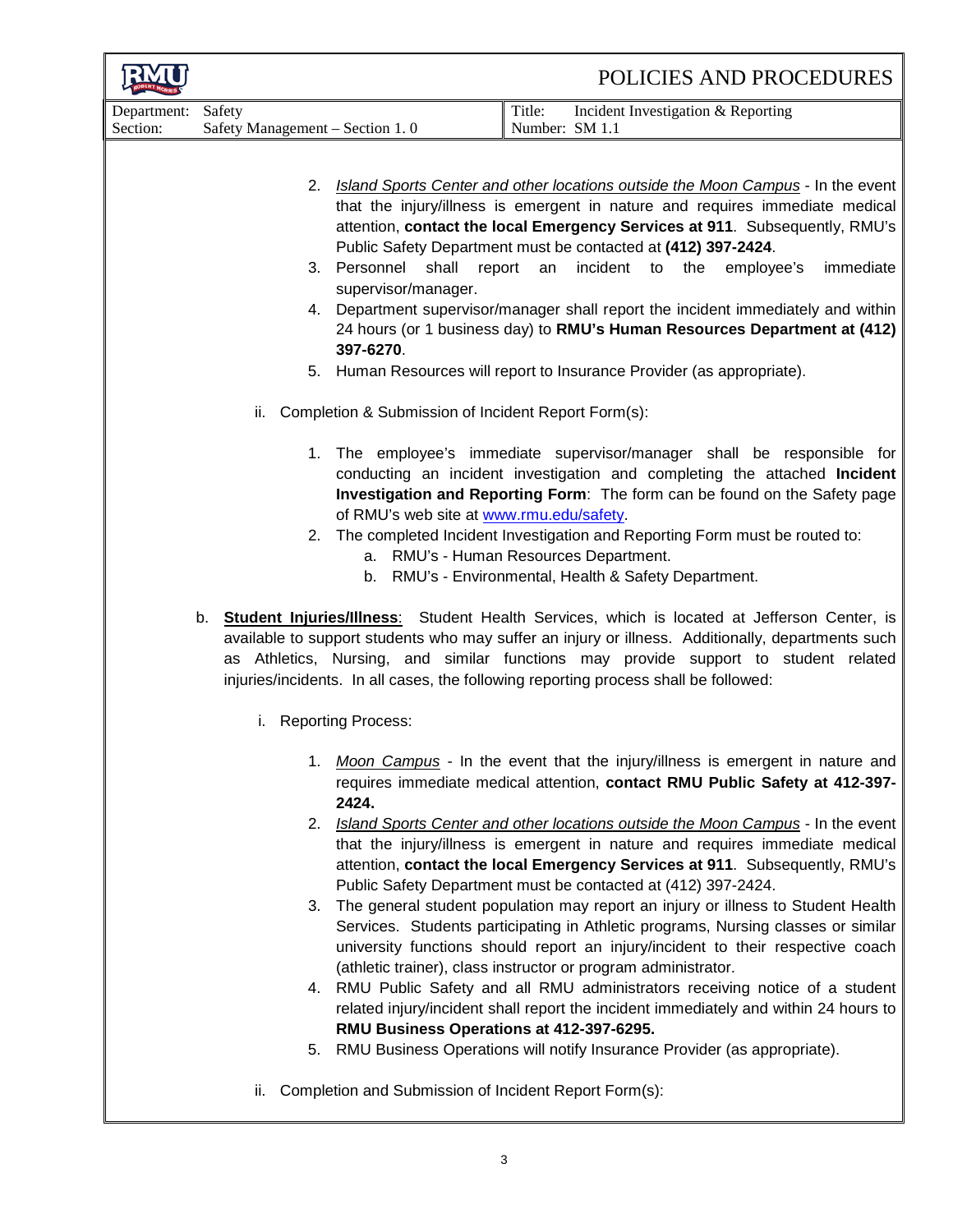|                         |                                           | POLICIES AND PROCEDURES                                                                                                                                                                                                                                                                                                                                                                                                                                                                                                                                                                                                                                                      |
|-------------------------|-------------------------------------------|------------------------------------------------------------------------------------------------------------------------------------------------------------------------------------------------------------------------------------------------------------------------------------------------------------------------------------------------------------------------------------------------------------------------------------------------------------------------------------------------------------------------------------------------------------------------------------------------------------------------------------------------------------------------------|
| Department:<br>Section: | Safety<br>Safety Management - Section 1.0 | Title:<br>Incident Investigation & Reporting<br>Number: SM 1.1                                                                                                                                                                                                                                                                                                                                                                                                                                                                                                                                                                                                               |
|                         | а.<br>Visitor Incidents/Injuries:<br>c.   | 1. The supervisor/manager of a department receiving notice of a student related<br>incident shall be responsible for conducting an incident investigation and<br>completing & submitting the attached Incident Investigation and Reporting<br>Form: The form can be found on the Safety page of RMU's web site at<br>www.rmu.edu/safety.<br>2. The Incident Investigation and Reporting Form must be routed to:<br>RMU's - Business Operations.<br>b. RMU's - Environmental, Health & Safety Department.<br>The department who is administering/overseeing the activity,<br>function or similar event shall be responsible for initiating any immediate medical response and |
|                         | i.<br><b>Reporting Process:</b>           | subsequent reporting of visitor related incidents, as follows:                                                                                                                                                                                                                                                                                                                                                                                                                                                                                                                                                                                                               |
|                         | 1.<br>2424.                               | Moon Campus - In the event that the injury/illness is emergent in nature and<br>requires immediate medical attention, contact RMU Public Safety at 412-397-                                                                                                                                                                                                                                                                                                                                                                                                                                                                                                                  |
|                         | 2.<br>3.<br>4.                            | Island Sports Center and other locations outside the Moon Campus - In the event<br>that the injury/illness is emergent in nature and requires immediate medical<br>attention, contact the local Emergency Services at 911. Subsequently, RMU's<br>Public Safety Department must be contacted at (412) 397-2424.<br>RMU Public Safety and all RMU administrators receiving notice of a visitor<br>injury/incident shall report the incident immediately and within 24 hours (or 1<br>business day) to RMU Business Operations at 412-397-6295.<br>RMU Business Operations will notify Insurance Provider (as appropriate).                                                    |
|                         | ii.                                       | Completion and Submission of Incident Report Form(s):                                                                                                                                                                                                                                                                                                                                                                                                                                                                                                                                                                                                                        |
|                         | 1.<br>2.                                  | The supervisor/manager of a department receiving notice of a visitor incident<br>shall be responsible for conducting an incident investigation and completing the<br>attached Incident Investigation and Reporting Form: The form can be found<br>on the Safety page of RMU's web site at www.rmu.edu/safety.<br>The Incident Investigation and Reporting Form must be routed to:<br>a. RMU's - Business Operations.<br>b. RMU's - Environmental, Health & Safety Department.                                                                                                                                                                                                |
|                         | d.<br>which the incident occurred.        | Incidents involving failures, damage or similar issues related to equipment, facilities, and<br>or property: Initial response to incidents of this nature will be administered by the department in                                                                                                                                                                                                                                                                                                                                                                                                                                                                          |
|                         | <b>Reporting Process:</b><br>ı.           |                                                                                                                                                                                                                                                                                                                                                                                                                                                                                                                                                                                                                                                                              |

1. All incidents shall be reported to the department supervisor/manager.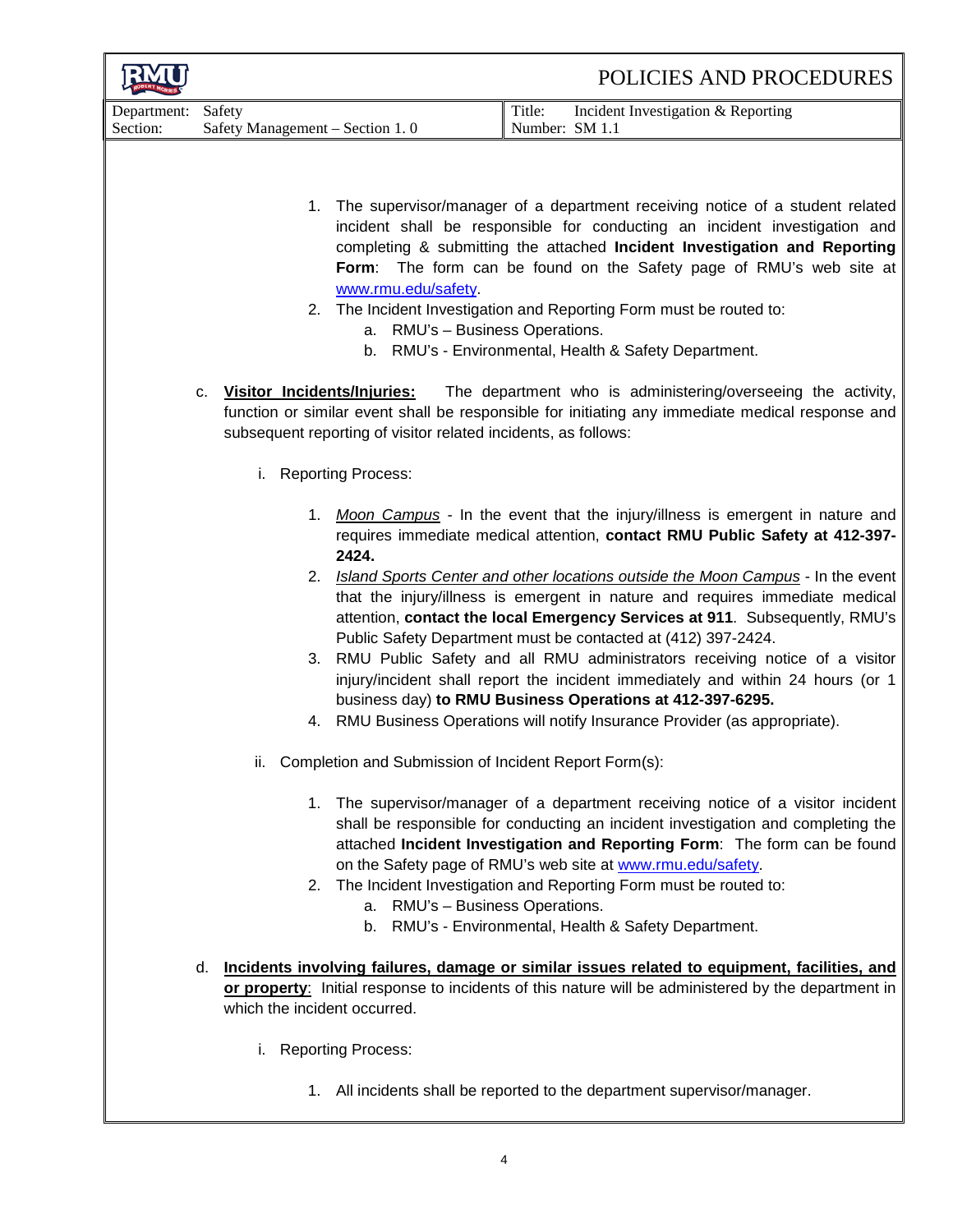|                                   | POLICIES AND PROCEDURES                                                                                                                                                                                                                                                                                                                                                                                                                                                                                                                                                                                                                                                                                                                                                                                                                                                                                                                                                                                                      |  |  |  |
|-----------------------------------|------------------------------------------------------------------------------------------------------------------------------------------------------------------------------------------------------------------------------------------------------------------------------------------------------------------------------------------------------------------------------------------------------------------------------------------------------------------------------------------------------------------------------------------------------------------------------------------------------------------------------------------------------------------------------------------------------------------------------------------------------------------------------------------------------------------------------------------------------------------------------------------------------------------------------------------------------------------------------------------------------------------------------|--|--|--|
| Department:<br>Section:           | Title:<br>Safety<br>Incident Investigation & Reporting<br>Number: SM 1.1<br>Safety Management - Section 1.0                                                                                                                                                                                                                                                                                                                                                                                                                                                                                                                                                                                                                                                                                                                                                                                                                                                                                                                  |  |  |  |
|                                   | The department shall report the incident to RMU Public Safety at 412-397-2424.<br>2.<br>RMU Public Safety and all RMU administrators receiving notice of an incident of<br>3.<br>this nature shall contact:<br>a. RMU Business Operations (412-397-6295) within 24 hours to report the<br>incident.<br>b. RMU Facilities Management at 412-397-4343. (In cases where there is<br>damage and necessary repairs to RMU facilities, equipment or property -<br>which is not owned / maintained by the subject department or individual).<br>c. Other department managers as deemed necessary.<br>4. RMU Business Operations will notify Insurance Provider (as appropriate).                                                                                                                                                                                                                                                                                                                                                    |  |  |  |
|                                   | Completion and Submission of Incident Report Form(s):<br>ii.<br>1. RMU Public Safety will complete a Police Incident Report to document the details<br>of the incident.<br>The supervisor/manager of a department receiving notice of this type of incident<br>2.<br>shall be responsible for conducting an incident investigation and completing &<br>submitting the attached Incident Investigation and Reporting Form: The form<br>can be found on the Safety page of RMU's web site at www.rmu.edu/safety.<br>The Incident Investigation and Reporting Form must be routed to:<br>3.<br>RMU's - Business Operations.<br>а.<br>RMU's - Environmental, Health & Safety Department.<br>b.<br>c. RMU - Facilities Management (as appropriate)<br>d. Others (as deemed necessary).<br>4. RMU Public Safety will forward a police report to:<br><b>Business Operations.</b><br>а.<br>Facilities Management (as appropriate).<br>b.<br>Environmental, Health & Safety (as appropriate).<br>c.<br>Others (as appropriate).<br>d. |  |  |  |
| <b>B.</b> Incident Investigation: |                                                                                                                                                                                                                                                                                                                                                                                                                                                                                                                                                                                                                                                                                                                                                                                                                                                                                                                                                                                                                              |  |  |  |
|                                   | 1. An important part of the Incident Investigation and Reporting Process is the completion of a<br>detailed incident investigation. There are many benefits, but some of the key reasons for why we<br>investigate include:                                                                                                                                                                                                                                                                                                                                                                                                                                                                                                                                                                                                                                                                                                                                                                                                  |  |  |  |
|                                   | Determine the real or root cause of an accident.<br>a)                                                                                                                                                                                                                                                                                                                                                                                                                                                                                                                                                                                                                                                                                                                                                                                                                                                                                                                                                                       |  |  |  |
|                                   | It is a fact finding not fault finding process.<br>b)                                                                                                                                                                                                                                                                                                                                                                                                                                                                                                                                                                                                                                                                                                                                                                                                                                                                                                                                                                        |  |  |  |
|                                   | Elimination of unsafe acts or conditions.<br>C)                                                                                                                                                                                                                                                                                                                                                                                                                                                                                                                                                                                                                                                                                                                                                                                                                                                                                                                                                                              |  |  |  |
|                                   | Preventing reoccurrence.<br>d)<br>Other benefits to performing investigations include:<br>2.                                                                                                                                                                                                                                                                                                                                                                                                                                                                                                                                                                                                                                                                                                                                                                                                                                                                                                                                 |  |  |  |
|                                   | Helps to identify weaknesses in a program (safety program).<br>a)                                                                                                                                                                                                                                                                                                                                                                                                                                                                                                                                                                                                                                                                                                                                                                                                                                                                                                                                                            |  |  |  |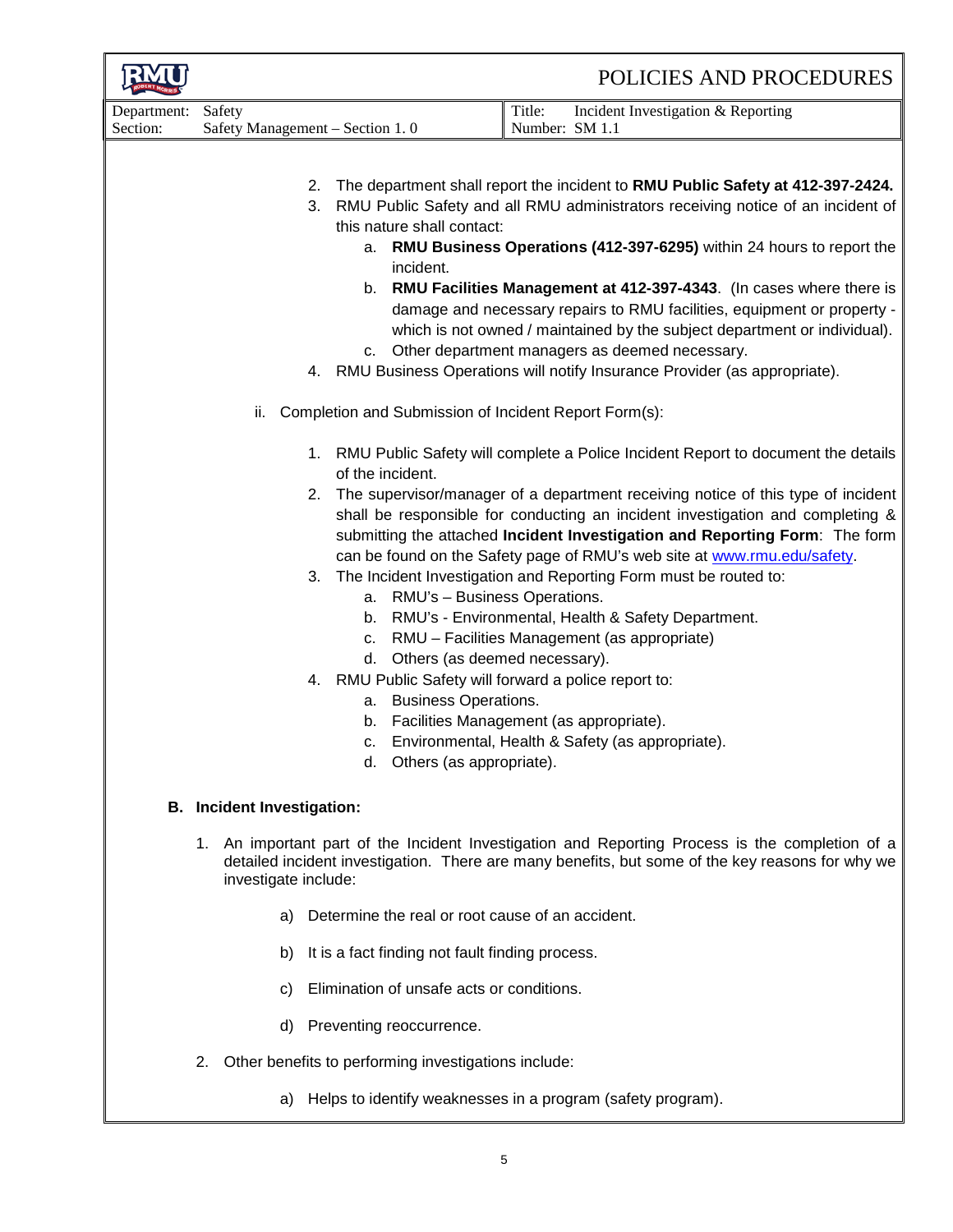|                         |    |        |                                                                 | POLICIES AND PROCEDURES                                                                                                                                                                                 |
|-------------------------|----|--------|-----------------------------------------------------------------|---------------------------------------------------------------------------------------------------------------------------------------------------------------------------------------------------------|
| Department:<br>Section: |    | Safety | Safety Management - Section 1.0                                 | Title:<br>Incident Investigation & Reporting<br>Number: SM 1.1                                                                                                                                          |
|                         |    |        |                                                                 |                                                                                                                                                                                                         |
|                         |    |        | Helps to identify hazards.<br>b)                                |                                                                                                                                                                                                         |
|                         |    |        | Demonstrates that injuries or accidents are not the norm.<br>C) |                                                                                                                                                                                                         |
|                         |    |        | Demonstrates that accidents are a serious matter.<br>d)         |                                                                                                                                                                                                         |
|                         |    |        | Reduces the potential for incidents.<br>e)                      |                                                                                                                                                                                                         |
|                         |    |        | investigation process:                                          | 3. When conducting an accident investigation, you should remember several critical aspects to the                                                                                                       |
|                         |    | a)     | <b>Who Should Conduct the Investigation?</b>                    |                                                                                                                                                                                                         |
|                         |    |        | (1) The employee's or department's supervisor / manager.        |                                                                                                                                                                                                         |
|                         |    |        | b) Why Investigate?                                             |                                                                                                                                                                                                         |
|                         |    |        | (1) To discover or determine the root cause(s).                 |                                                                                                                                                                                                         |
|                         |    |        | (2) To eliminate the cause and prevent reoccurrence.            |                                                                                                                                                                                                         |
|                         |    | C)     | When to Investigate?                                            |                                                                                                                                                                                                         |
|                         |    |        | Immediately following an accident.<br>(1)                       |                                                                                                                                                                                                         |
|                         |    |        | (2)                                                             | Before there is an opportunity for persons to talk and influence others.                                                                                                                                |
|                         |    |        | (3) While physical conditions are unchanged.                    |                                                                                                                                                                                                         |
|                         |    |        | (4) Before possible excuses or second thoughts come into mind.  |                                                                                                                                                                                                         |
|                         |    |        | d) Where the Investigation Should Take Place?                   |                                                                                                                                                                                                         |
|                         |    |        | (1) At the site of the accident/incident                        |                                                                                                                                                                                                         |
|                         |    |        |                                                                 | 4. All incidents should be conducted by the department supervisor/manager. The Supervisor may<br>call on additional personnel and resources to complete the investigation as necessary.                 |
|                         |    |        | completed in detail.                                            | 5. Cover every conceivable aspect of the accident or injured party's actions. The attached incident<br>report form shall be used to document all incidents. All applicable sections of the form must be |
|                         | 6. |        |                                                                 | Every effort shall be made to identify the root cause and corrective action for all incidents.                                                                                                          |
| C.                      |    |        | <b>Maintaining Records:</b>                                     |                                                                                                                                                                                                         |
|                         |    |        | or submitted electronically.                                    | 1. All employee related incident investigation and reporting forms will be sent to the Human<br>Resources Department and Safety Services Department. Forms can be printed and completed                 |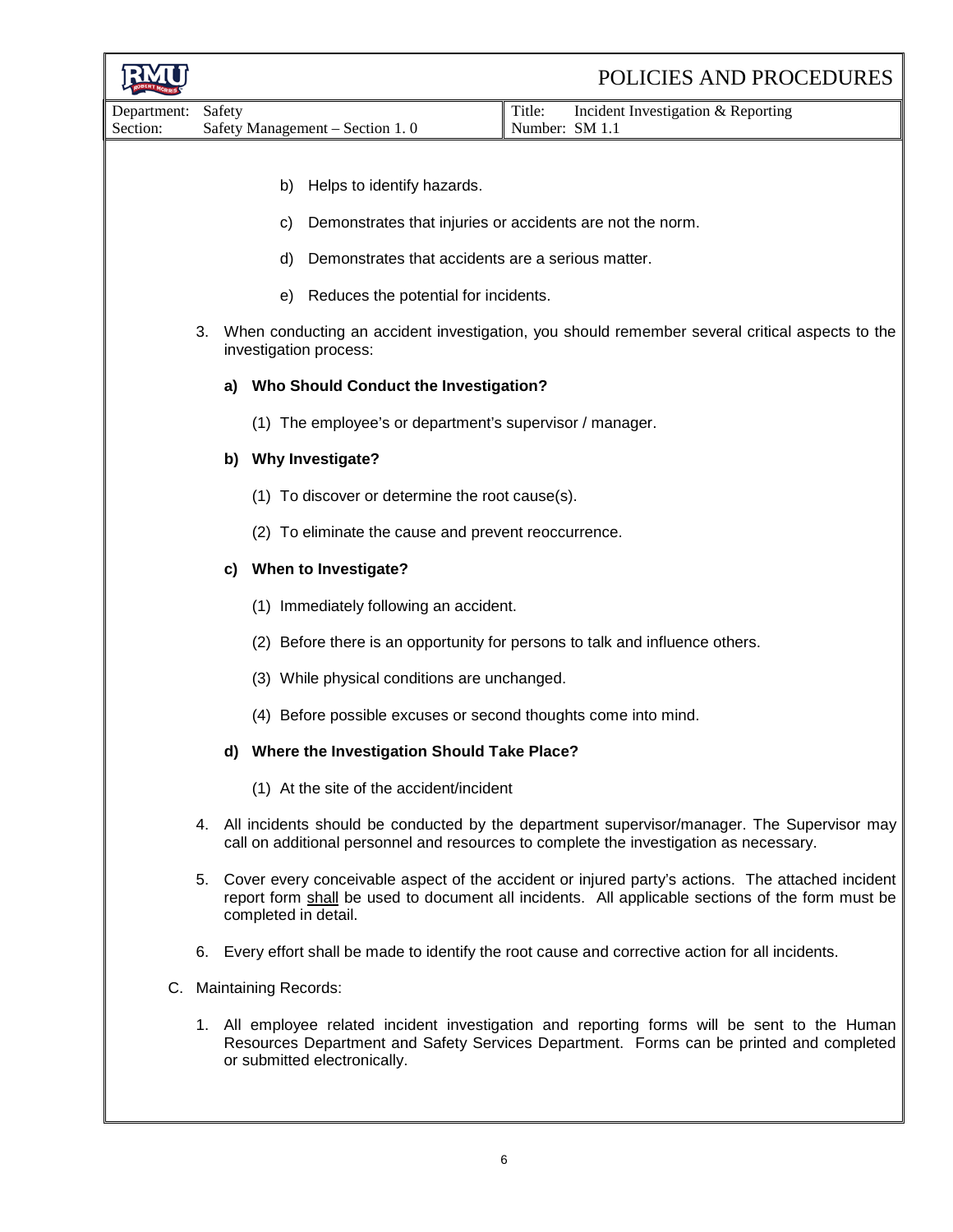|                                |                                                                                                                                                                                                                                                                                                                                                                                            | POLICIES AND PROCEDURES                                                                       |  |  |  |
|--------------------------------|--------------------------------------------------------------------------------------------------------------------------------------------------------------------------------------------------------------------------------------------------------------------------------------------------------------------------------------------------------------------------------------------|-----------------------------------------------------------------------------------------------|--|--|--|
| Department: Safety<br>Section: | Safety Management - Section 1.0                                                                                                                                                                                                                                                                                                                                                            | Title:<br>Incident Investigation & Reporting<br>Number: SM 1.1                                |  |  |  |
|                                | 2. Incident reports related to students, visitors, property and the Island Sports Center will also be<br>maintained and monitored by the appropriate administrator (Business Operations, Student<br>Health, Athletics, Residence Life, ISC Operations or other department as appropriate).<br>3. Human Resources shall be responsible for completing, updating and posting (when required) |                                                                                               |  |  |  |
|                                | RMU's Injury/Illness log.                                                                                                                                                                                                                                                                                                                                                                  |                                                                                               |  |  |  |
|                                | 4. Workers Compensation reports/ records will be completed by Human Resources.<br>V. Documentation and Recordkeeping:                                                                                                                                                                                                                                                                      |                                                                                               |  |  |  |
|                                | Incident reports/data will be reviewed by the Safety Management Subcommittee during subcommittee<br>meetings. The subcommittee will review this information as part of the Universities effort to monitor<br>performance and identify opportunities for improvement.                                                                                                                       |                                                                                               |  |  |  |
|                                | Committee.                                                                                                                                                                                                                                                                                                                                                                                 | The Safety Management Subcommittee shall report accident/injury data to the University Safety |  |  |  |
|                                | VI. Signatures:                                                                                                                                                                                                                                                                                                                                                                            |                                                                                               |  |  |  |
|                                |                                                                                                                                                                                                                                                                                                                                                                                            |                                                                                               |  |  |  |
|                                | David L. Jamison J.D.<br>Date<br>Provost & Senior Vice President, Academic Affairs                                                                                                                                                                                                                                                                                                         | Dan W. Kiener<br>Date<br>Senior Vice President for Business Affairs                           |  |  |  |
|                                | Implementation Date: June, 2006                                                                                                                                                                                                                                                                                                                                                            |                                                                                               |  |  |  |
|                                | Last Reviewed/Revised: February 2013                                                                                                                                                                                                                                                                                                                                                       |                                                                                               |  |  |  |
|                                | Attachment A: Incident Investigation and Reporting Form.                                                                                                                                                                                                                                                                                                                                   |                                                                                               |  |  |  |
|                                |                                                                                                                                                                                                                                                                                                                                                                                            |                                                                                               |  |  |  |
|                                |                                                                                                                                                                                                                                                                                                                                                                                            |                                                                                               |  |  |  |
|                                |                                                                                                                                                                                                                                                                                                                                                                                            |                                                                                               |  |  |  |
|                                |                                                                                                                                                                                                                                                                                                                                                                                            |                                                                                               |  |  |  |
|                                |                                                                                                                                                                                                                                                                                                                                                                                            |                                                                                               |  |  |  |
|                                |                                                                                                                                                                                                                                                                                                                                                                                            |                                                                                               |  |  |  |